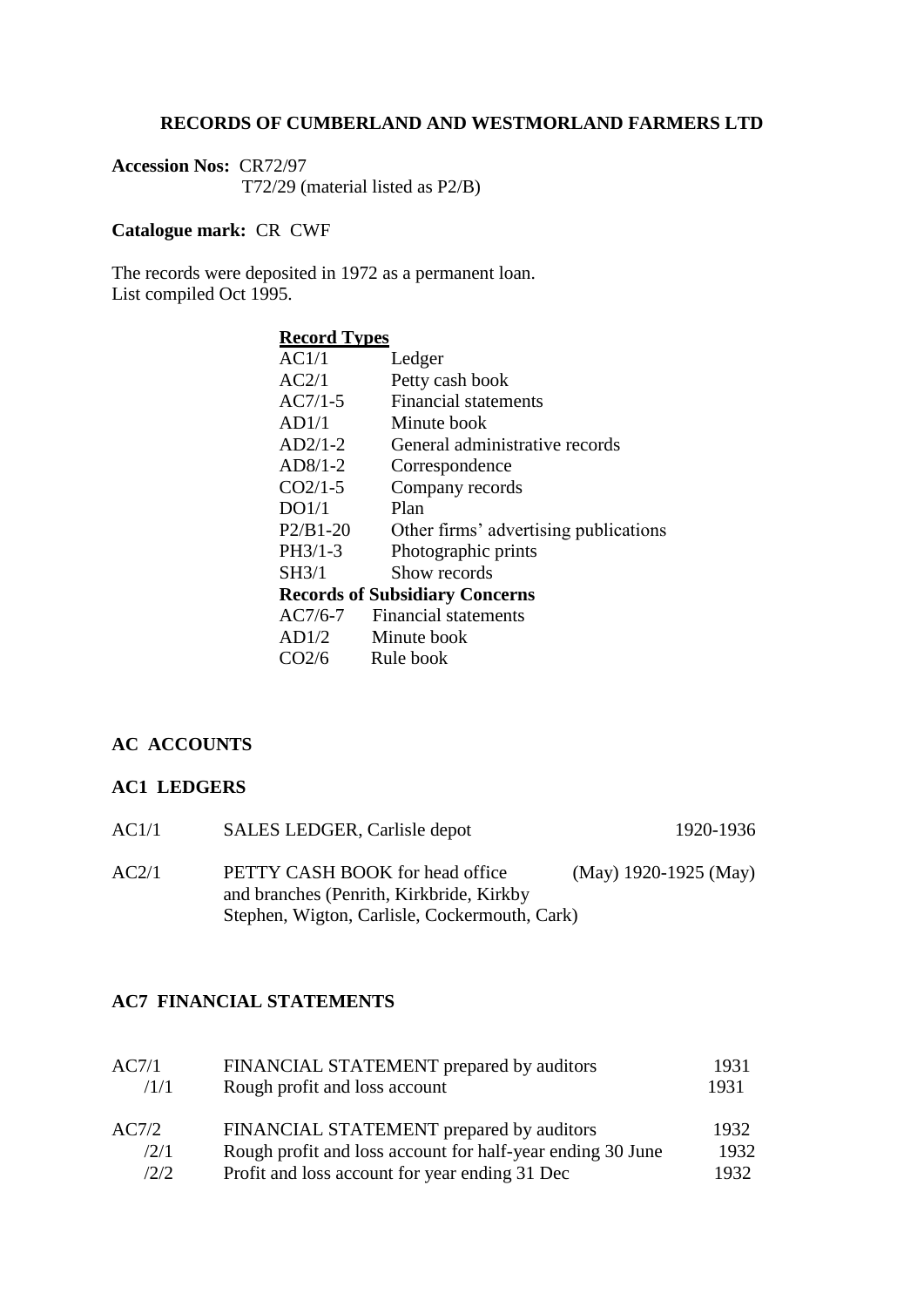| AC7/3 | FINANCIAL STATEMENT prepared by auditors                                             | 1933       |
|-------|--------------------------------------------------------------------------------------|------------|
| /3/1  | Profit and loss account for half-year ending 30 June                                 | 1933       |
| /3/2  | Trading and profit and loss account for year ending 31 Dec                           | 1933       |
| AC7/4 | FINANCIAL STATEMENT prepared by auditors                                             | 1934       |
| /4/1  | Trading and profit and loss account for half-year ending 30 June                     | 1934       |
| /4/2  | Trading and profit and loss account for year ending 31 Dec                           | 1934       |
| /4/3  | Balance sheet and Directors' Report for 1934 for issue to<br>shareholders<br>Printed | 1935       |
| AC7/5 | FINANCIAL STATEMENT prepared by auditors                                             | 1935       |
| /5/1  | Rough trading and profit and loss account for year ending<br>31 Dec                  | 1935       |
| /5/2  | Trading and profit and loss account for year ending<br>31 Dec                        | 1935       |
| /5/3  | Balance sheet and Directors' Report for 1935 for issue to<br>shareholders<br>Printed | 1936       |
| /5/4  | Notes for Chairman for annual meeting                                                | (Apr) 1936 |

### **AD ADMINISTRATIVE RECORDS**

# **AD1 MINUTE BOOKS**

| AD1/1 | <b>MINUTE BOOK</b> | 1919-1941 |
|-------|--------------------|-----------|
|       |                    |           |

# **AD2 GENERAL ADMINISTRATIVE RECORDS**

| AD2/1 | FORMS Book of free search forms (unused), for<br>searches of information recorded against individuals or<br>firms in the records of the Northern Guild of Commerce | $[1920s-1960s]$ |
|-------|--------------------------------------------------------------------------------------------------------------------------------------------------------------------|-----------------|
| AD2/2 | FORMS Book of account collection forms (unused)<br>authorising the Northern Guild of Commerce to<br>collect from debtors                                           | $[1920s-1960s]$ |

## **AD8 CORRESPONDENCE**

| AD8/1-2 | <b>CORRESPONDENCE</b> from Milburn Motors | $(17 \& 31 \text{ Jul})$ 1953 |
|---------|-------------------------------------------|-------------------------------|
|         | (Carlisle) Ltd regarding vehicle purchase |                               |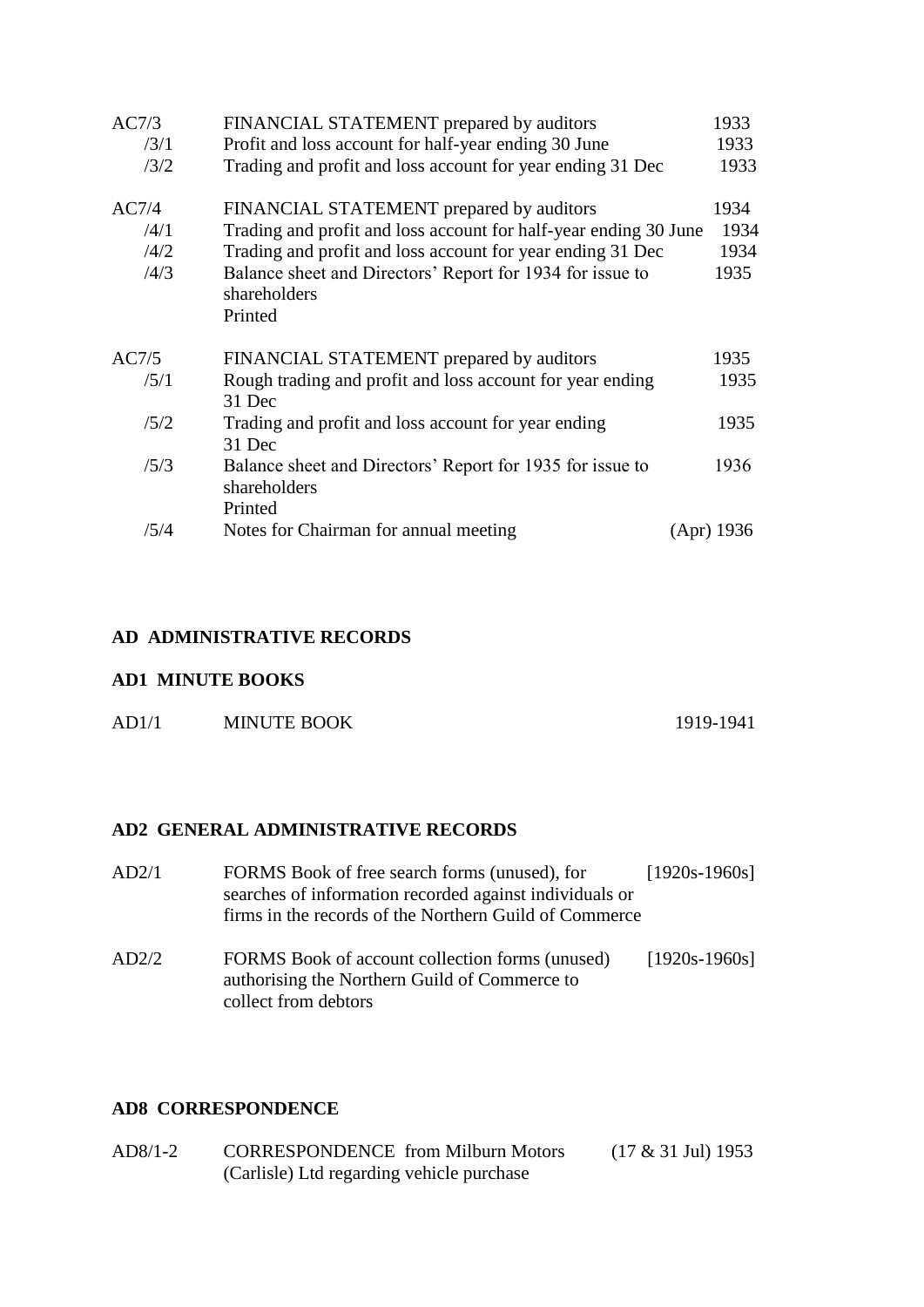# **CO2 COMPANY RECORDS**

| CO <sub>2/1</sub> | <b>RULE BOOK</b>                                                                                                                                                                                                                                                                                                                                                             | (Apr) 1920      |
|-------------------|------------------------------------------------------------------------------------------------------------------------------------------------------------------------------------------------------------------------------------------------------------------------------------------------------------------------------------------------------------------------------|-----------------|
| CO <sub>2/2</sub> | <b>RULE BOOK</b> with amendments                                                                                                                                                                                                                                                                                                                                             | (Nov) 1920      |
| CO <sub>2/3</sub> | <b>RULE BOOK</b> with amendments                                                                                                                                                                                                                                                                                                                                             | (Dec) 1930      |
| CO <sub>2/4</sub> | <b>SHARE CERTIFICATES and counterfoils</b><br>(samples from share certificate issue book)<br>Unused, 3 copies                                                                                                                                                                                                                                                                | $[1920s-1960s]$ |
| CO <sub>2/5</sub> | FILE of licences and related papers from national and<br>local government authorities<br>Includes licences to keep petroleum spirit, pharmacy and poison<br>licences, potato merchants licences, general excise licenses,<br>licences to issue wheat and rye certificates, retail licences,<br>distributing dealers licences, approved buyers licences, seed<br>licences etc | 1934-1968       |

# **DO DRAWINGS**

| DO1/1 | PLAN of proposed extension to Kirkby Stephen warehouse | 1949 |
|-------|--------------------------------------------------------|------|
|-------|--------------------------------------------------------|------|

# **P2/B INDIVIDUAL ADVERTISING PUBLICATIONS**

| P2/B1         | <b>LEAFLET Albion Motors Ltd</b><br>Model FT.3A Chassis<br>(SEE CR AD8/1, covering letter)    | 1953             |
|---------------|-----------------------------------------------------------------------------------------------|------------------|
| P2/B2         | <b>LEAFLET Albion Motors Ltd</b><br>Chieftain Model FT.37C<br>(SEE CR AD8/1, covering letter) | 1953             |
| P2/B3         | <b>PAMPHLET</b> British Oil and Cake Mills Ltd<br>The Poultryman's Monthly Egg Record Book    | 1938             |
| P2/B4<br>B4/1 | CATALOGUE, General, and price list<br>The Carborundum Co Ltd<br>Covering letter               | (Jan) 1936       |
| P2/B5         | <b>LEAFLET</b> Eaton Axles Ltd<br>Eaton 2-speed axle<br>2 copies                              | [early $1950s$ ] |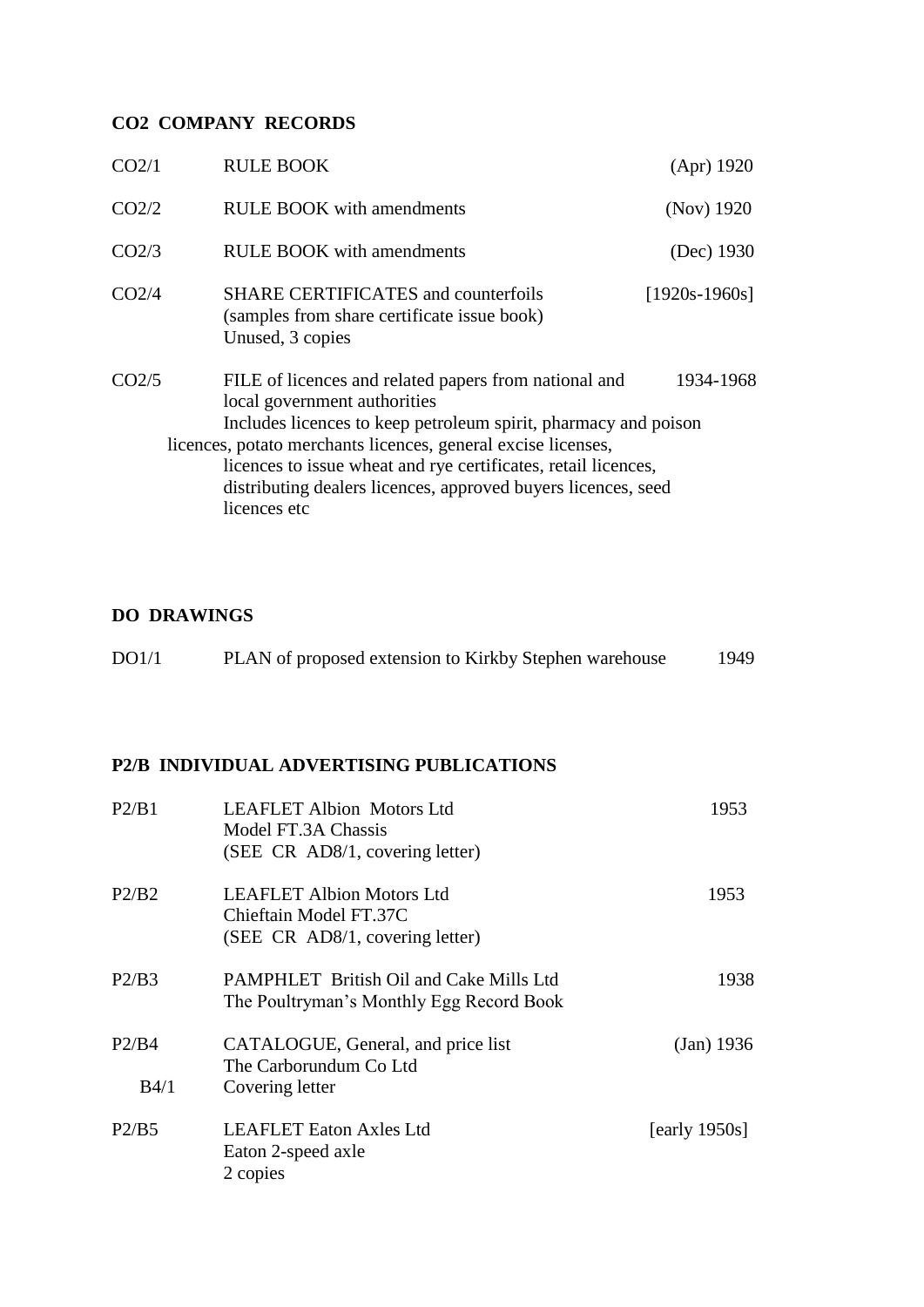| P2/B6  | <b>CATALOGUE English Tools Ltd</b><br><b>Clarington Forge Products</b><br>Bound volume<br>(Also includes leaflet for Royal Show, SEE ALSO: CR SH3/1) | (Jan) 1950             |
|--------|------------------------------------------------------------------------------------------------------------------------------------------------------|------------------------|
| B6/1   | Covering letter                                                                                                                                      |                        |
| P2/B7  | PRICE LIST Clarington Tools Ltd                                                                                                                      | $(1 \text{ Jun}) 1953$ |
| P2/B8  | PRICE LIST Clarington Tools Ltd                                                                                                                      | $(1$ Nov) 1954         |
| P2/B9  | LEAFLETS (bound) and price list H.J Godwin Ltd<br>Petrol pumping outfits P.1, P.1A, P.2,<br>P.3, P.4A                                                | (3 Oct) 1955           |
| B9/1   | Covering letter                                                                                                                                      | (17 Oct) 1956          |
| P2/B10 | LEAFLET H.J Godwin Ltd<br>Pump type P.1<br>3 copies                                                                                                  | [1955]                 |
| P2/B11 | LEAFLET H.J Godwin Ltd<br>Pump type P.4A<br>3 copies                                                                                                 | [1955]                 |
| P2/B12 | BUSINESS CARD A & S Henry & Co (Paper Sacks) Ltd                                                                                                     | [1950s]                |
| P2/B13 | CATALOGUE D. Matthews & Son Ltd Office Furnishers (May) 1951                                                                                         |                        |
| P2/B14 | <b>LEAFLET Morris Commercial cars Ltd</b><br>Long wheelbase forward-control 5 tonner with 6-cylinder diesel<br>engine, FVSO. 12/5                    | 1953                   |
| P2/B15 | <b>LEAFLET Morris Commercial Cars Ltd</b><br>Normal control 5 tonner, 100 hp O.H.V. 6 cylinder engine                                                | [1950s]                |
| P2/B16 | PAMPHLET J.L Shirley & Son Ltd<br><b>Correct Cattle Feeding</b>                                                                                      | [c1940]                |
| P2/B17 | <b>REPRINT</b> advertisement from Farmer and Stockbreeder<br>and Farmers' Weekly<br>Better Feed Shirley's                                            | [1940s]                |
| P2/B18 | PRICE LIST Joseph Thorley Ltd<br>Animal food specialities                                                                                            | (Jan) 1940             |
| P2/B19 | PAMPHLET Bedford<br>'New Deal' middleweight trucks                                                                                                   | 1953                   |
| P2/B20 | CATALOGUE Ward & Payne Ltd<br>High quality tools                                                                                                     | 1953                   |